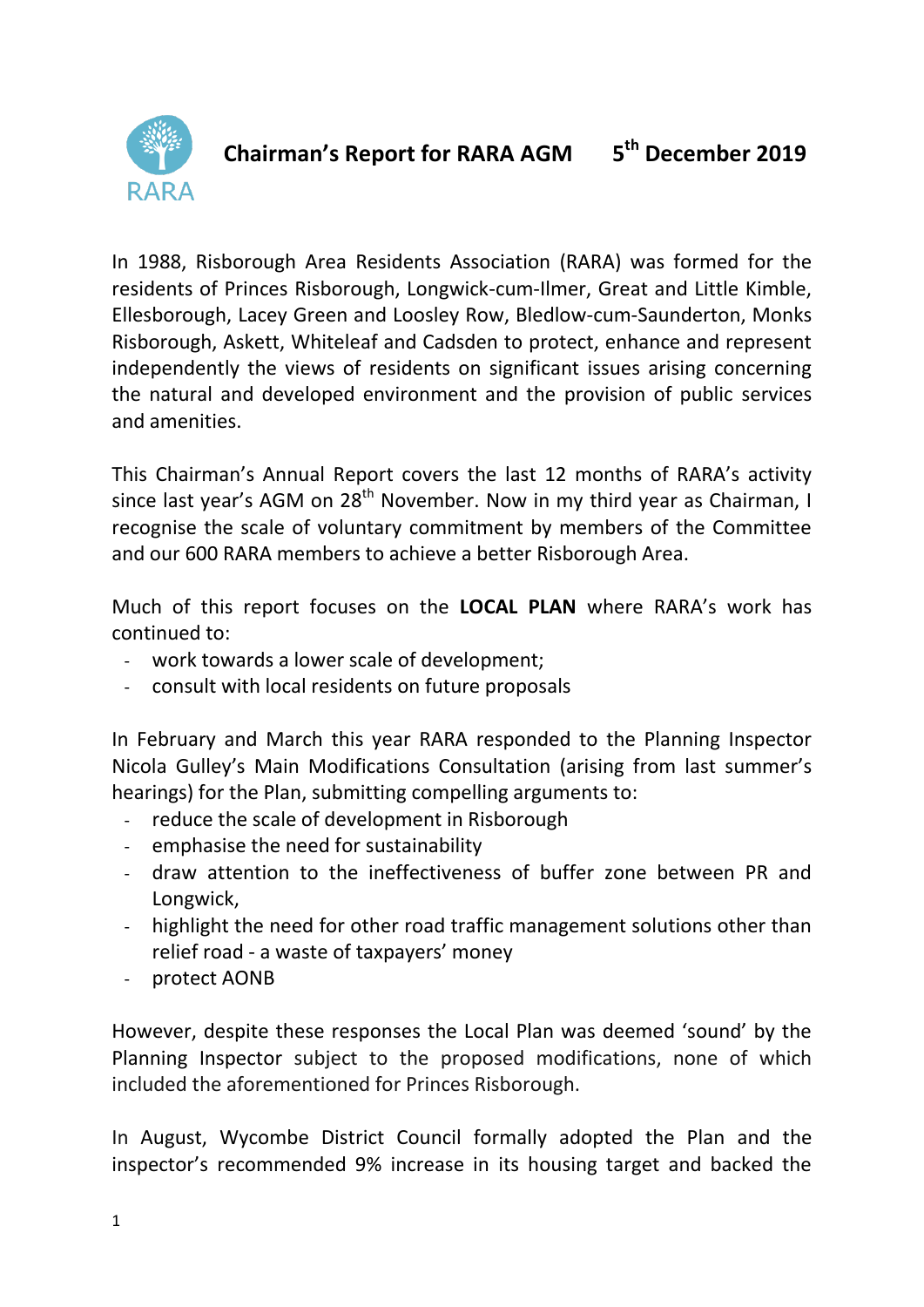document's proposed release of 10 sites from the green belt and 12 sites from an Area of Outstanding Natural Beauty (AONB) for new development. All 3 of Risborough's Cllrs (also PR Cllrs) voted in support. There were only 2 Cons WDC Cllrs that voted against.

The plan now proposes between 11,659 and 11,899 homes allocated for development up to 2033. The housing target marks a nine per cent increase compared to [the 10,925 homes a year in an earlier version of the](http://www.planningresource.co.uk/article/1461785/bucks-council-unveils-housing-delivery-boost-nearly-40-per-cent-draft-plan)  [plan](http://www.planningresource.co.uk/article/1461785/bucks-council-unveils-housing-delivery-boost-nearly-40-per-cent-draft-plan) and follows a modification recommended by the inspector.

The plan proposes the release of green belt land to provide 1,139 of the homes and 17 hectares of new employment development, an approach backed by the inspector.

In [her report,](http://cached.offlinehbpl.hbpl.co.uk/NewsAttachments/RLP/Wycombe_LP_IR1.pdf) Gulley said there was a "compelling case" for the release of land from the green belt. She concluded that exceptional circumstances existed to justify the release of the 10 sites which constitute the green belt releases.

In addition, the plan allocates 12 sites for housing and employment within the Chilterns AONB, after the inspector concluded that the council had assessed the sites on a "clear, logical and justified basis". More than two-thirds of the district is within the Chilterns AONB.

The inspector also backed a memorandum of understanding between the council and neighbouring Aylesbury Vale District Council for the latter to take on a portion of Wycombe's housing need that cannot be met in the district.

Aylesbury Vale has agreed to allocate land in its emerging local plan for 2,275 homes that Wycombe says it cannot provide for.

The adopted plan further includes a policy which would require developers to ensure that tree canopies cover at least a quarter of the site area on sites outside of the town centre that are larger than 0.5 hectares. However, the policy has been relaxed following the examination.

A main modification will allow developers to use other green infrastructure, such as green roofs and walls to deliver equivalent benefits, where the planting of trees is impractical.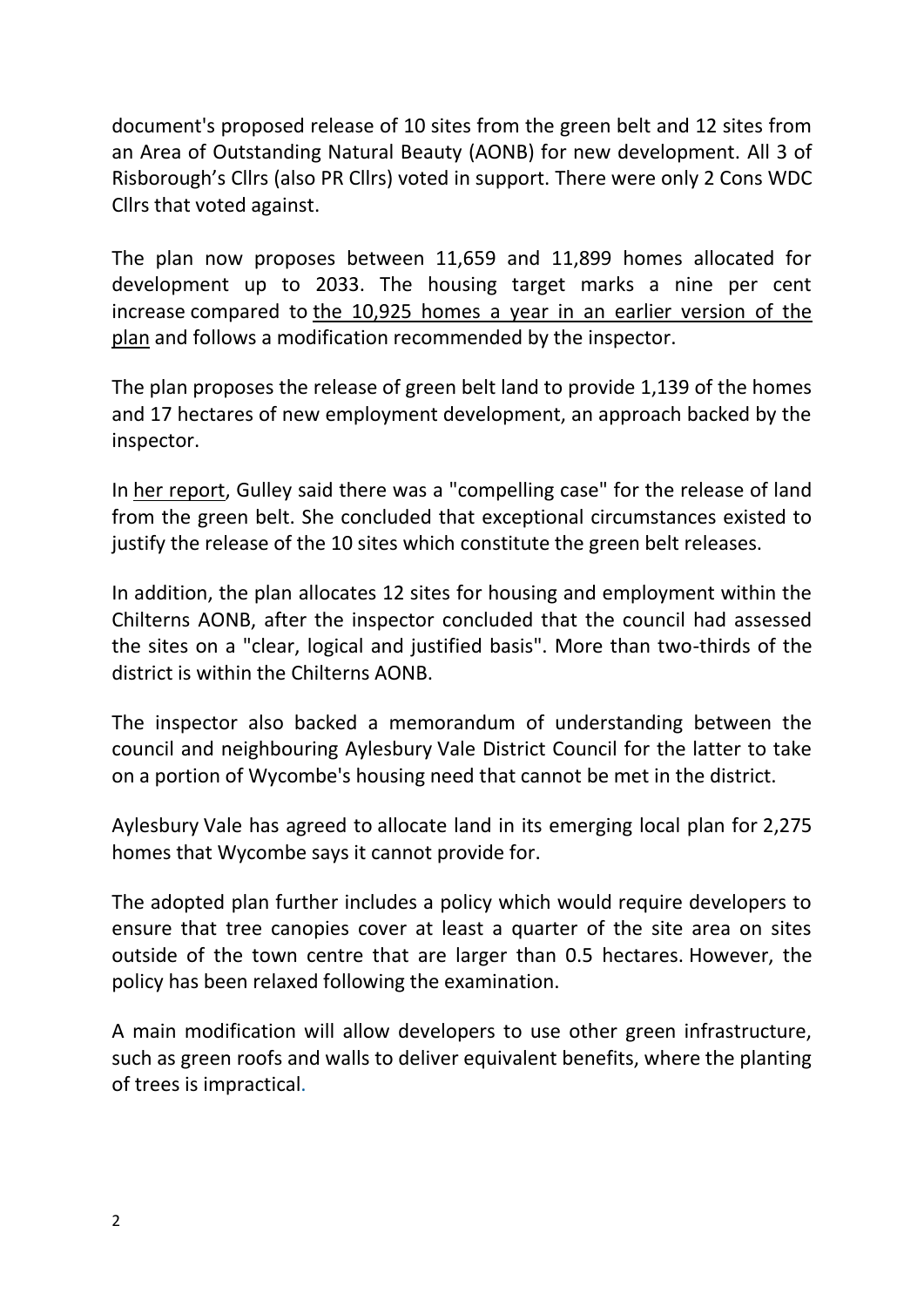# **Legal challenge to the Plan**

It is possible for the Plan to be challenged under s.113 of the Planning and Compulsory Purchase Act 2004. Any challenge has to be made within 6 weeks of the Plan being adopted. The RARA Committee unanimously agreed that challenging the 'soundness' of the Local Plan in the courts would be a difficult and (unaffordable) costly process, and with the strength of the government housing agenda continuing to maintain momentum, the challenge would not be supported. However, from elsewhere, the Council has now been served with notice of two application to legally challenge the local plan, which could lead to a Judicial Review of the Council's decision to adopt the plan.

The applications have been made in relation to Land off Clappins Lane, Naphill and Hollands Farm, Bourne End and Wooburn. There are 2 stages to the process:

- 1. The court has to first give permission for a challenge to be heard. This is based on an initial assessment of the claims made by the applicants and the Council's response to those claims.
- 2. If permission is given, then claims will be heard in the High Court and a judgement will be made whether the contested parts of the plan are quashed and if the remainder of the plan should remain in force or not.

In the meantime, this does not change the status of the plan, it is still adopted and decisions on planning applications will be made in accordance with policies in the plan.

# **Princes Risborough Expansion Plan (PREA)**

In June and July RARA responded to the 7-week consultation to comment on the draft expansion plan or Supplementary Planning Document (SPD) which sets out where the new homes will go but also gives guidance on the character and density of the houses. Once finalised, the SPD will be used as part of the local framework to approve or reject planning applications.

The Council was asking local people to give their comments on:

- how and when roads and schools will be built
- what developers will be expected to include in planning applications
- how well the guidance reflects the vision that has been set by the Risborough steering group "for the town to be a modern, green and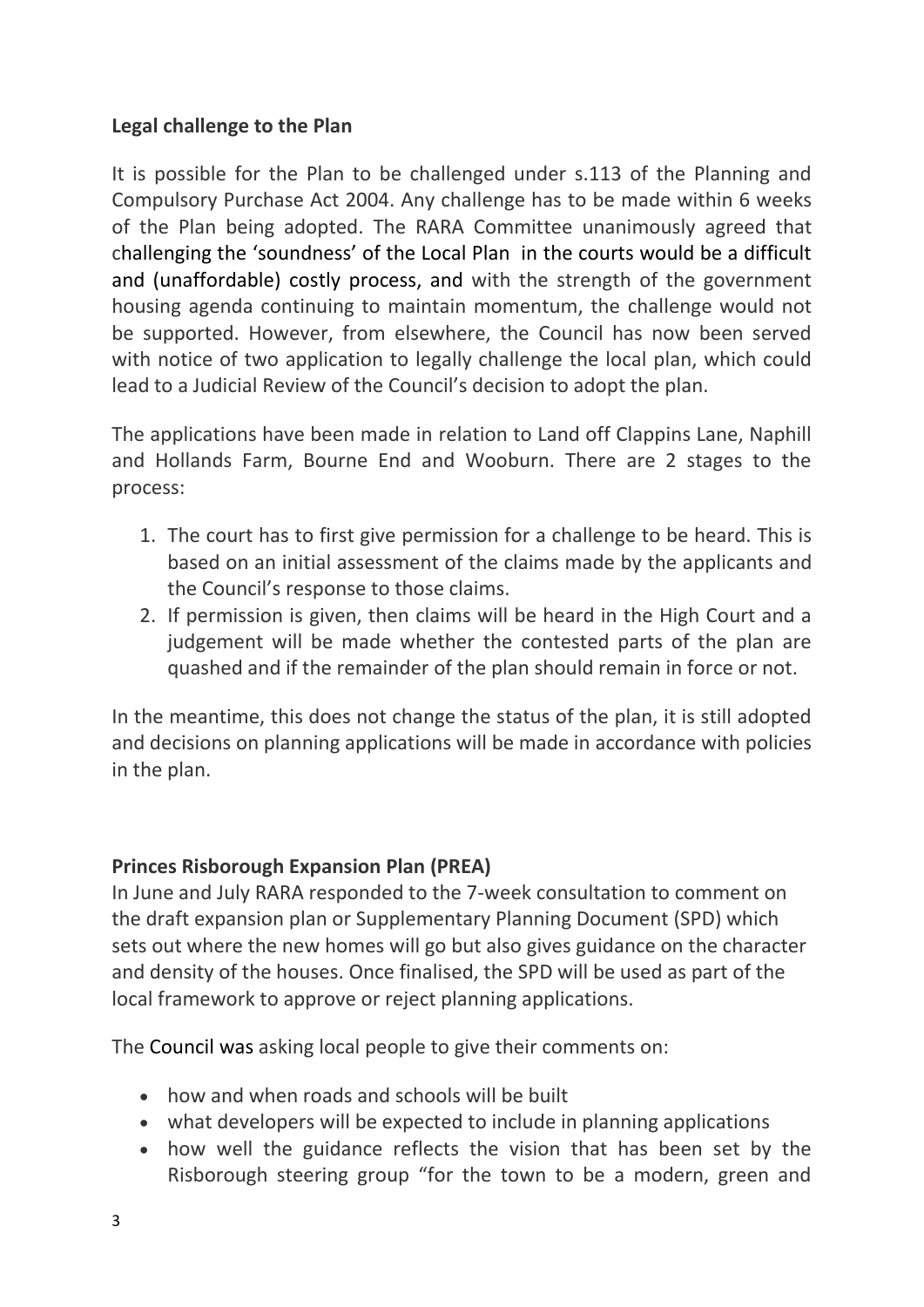accessible place with a vibrant community, which strongly reflects its historic roots and setting within the Chiltern Hills"

RARA's response can be seen on our new website but key points raised include:

- Throughout the document and at the public hearings we have noted concerns from the developers, with regard to the viability of proposals. The inference is that we are heading towards ad hoc planning. Something we were told the Local Plan would avoid.
- Awareness the developers do not have an 'appetite' for a relief road and are not in favour of making contributions to fund it. This could lead to a 'road to nowhere', something 'Homes England' will want to avoid happening with a grant of £12m from their Housing Infrastructure Fund (HIF) to 'kick start' paying for the relief road.
- Fear that infrastructure requirements were end-loaded and that if phase 3 of the development did not happen the associated infrastructure required for the existing town as well as phase 1 and 2 housing would never materialise.
- In view of the pending formation of a Unitary Council there is no merit in rushing ahead at this stage with a Local Plan that is unsustainable and does not command the support of the community.

In terms of specific detail RARA noted:

- The relief road will go through AONB and will create wider transportation congestion issues
- The lack of any proper integration with the existing town, and
- non-existent buffer Zone with Longwick referred to at the Public Meetings as 'The Longwick Gap' that is proposed to have sports fields with floodlights, existing traveller sites and new houses currently being built by Rectory Homes, hardly the green buffer to prevent urban sprawl.
- Lack of employment to justify housing numbers it is not a sustainable plan
- Major environmental concerns raised regarding the Poppy Road development and AONB
- Most of the proposed housing development and leisure facilities are more than 1km from the town centre. We should be focusing more on town centre residential development
- Alscot hamlet, an historical setting and a designated conservation area, will be totally isolated by development and worryingly the choice of highdensity homes close to its boundary. How does this meet WDC's vision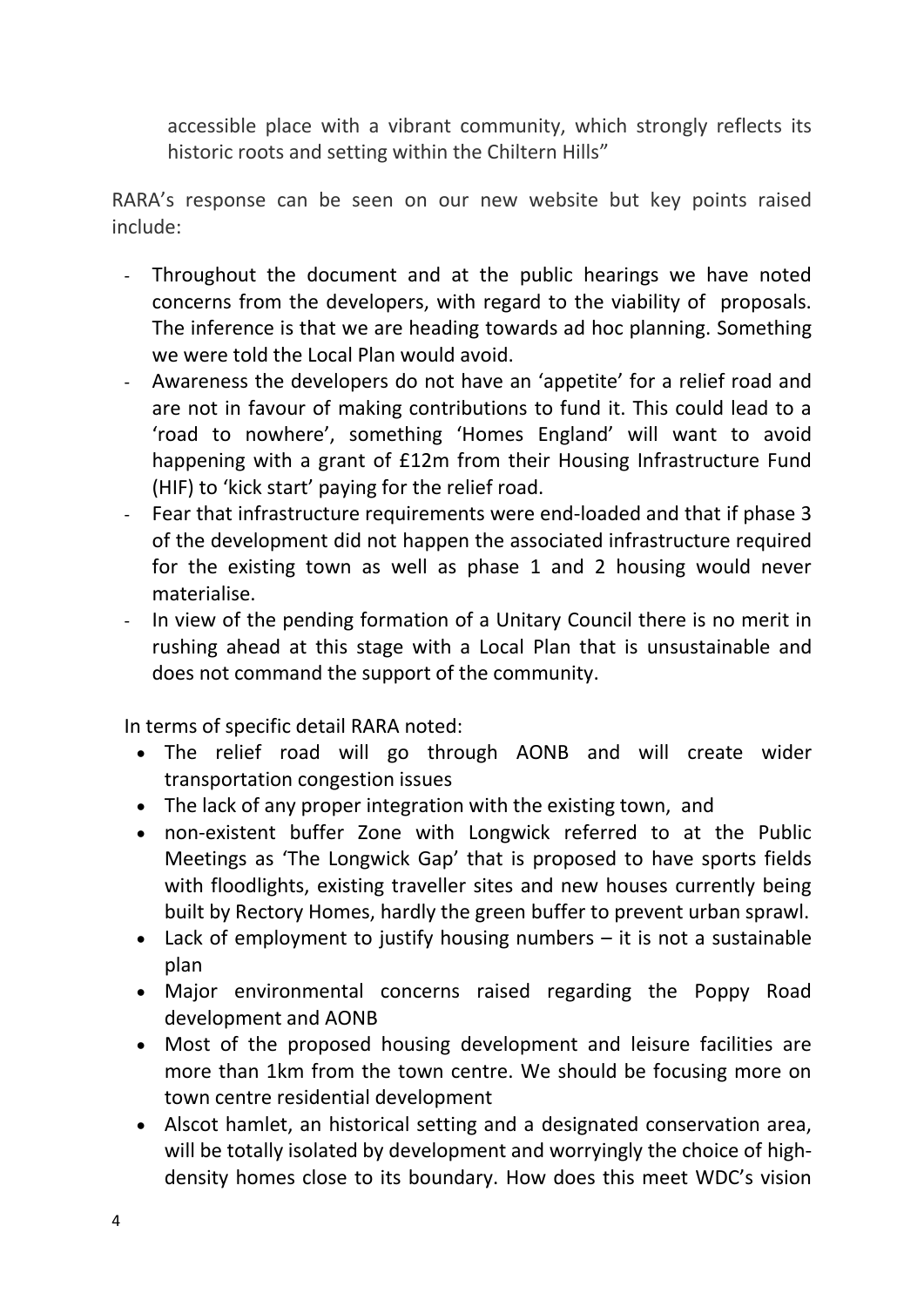for the town to 'strongly reflect its historic roots and setting within the Chiltern Hills'?

- The new primary school will not be delivered until Phase 2 despite the document highlighting only a 5% surplus capacity at present. Where will children during the build out in Phase 1 go to school locally? The proposal for new schools' delivery will be lagging the need as identified in you document. The first primary school needs to be brought forward.
- The PREA is well over 34 of a mile from the secondary school. This will generate a massive increase in the size of the school run, with severe detrimental effects on air pollution and traffic flow, during the busiest hours.

#### **In summary:**

RARA is concerned that this SPD seeks to deliver approximately 1,150 homes by 2027/8, as phase 1 and 2, with very little of the suggested infrastructure improvements included.

SPD proposes a section of the proposed 'relief' road, between Picts Lane and Park Mill (across the front of the station, down Summerleys Rd, through a newly laid out bridge and through Sumitomo), to be implemented (despite there yet to be any proposed plans available) as part of phase 1 of development. WDC has recently advised the award of a £12m Housing Infrastructure Fund (HIF) to support the delivery of this section of the road. We have had no clarification from WDC on any terms and conditions associated with this award and through recent conversations with a developer have learnt this is a loan which will need to be paid back by the developers and will be released in instalments.

The proposed Sports Hub, existing Town Centre improvements (including car parking) and remaining proposed infrastructure are not now suggested until phase 3 (between 2028 and 2033), when the remaining housing (1500) is proposed. This is very concerning to RARA as feedback from residents has consistently told us that infrastructure improvements to the town are required regardless, and that they are imperative before the town could accommodate any significant growth. RARA is also concerned that with the imminent unitary changes to local government and with waning developer appetite for building in this more remote part of the district there is the very real possibility that phase 3 may never happen and that the proposed required infrastructure improvements to the town centre would therefore be in serious jeopardy. This could leave Princes Risborough with up to 1200 new homes (a 40% growth), a stretch of relief road that only feeds a development site, and no other new infrastructure to support the existing or new town.